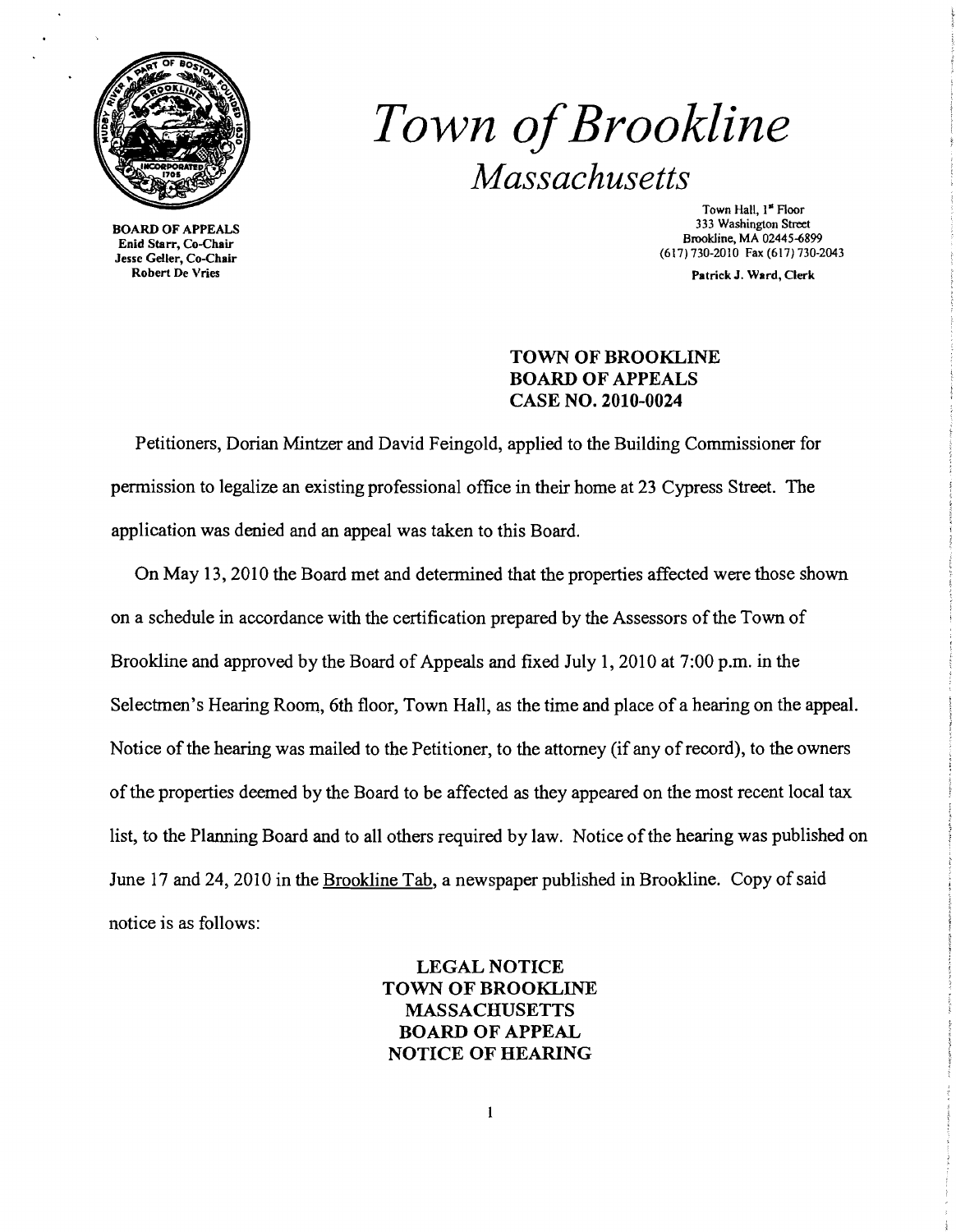Pursuant to M.G.L. C. 39, sections 23A & 23B, the Board of Appeals will conduct a public hearing to discuss the following case:

Petitioner: DORIAN MINTZER & DAVIn FEINGOLD Owner: DORIAN MINTZER & DAVID FEINGOLD Location of Premises: 23 CYPRESS ST Date of Hearing: July 01, 2010 Time of Hearing: 7:00 p.m. Place of Hearing: Selectmen's Hearing Room, 6<sup>th</sup> floor

A public hearing will be held for a variance and/or special permit from

- 1. 4.05.b.1; Restrictions on Accessory Uses In Residence Districts, office parking provisions of Section 6.02, special permit required.
- 2. 4.07; Table of Use Regulations, Use #59, special permit required.
- 3. 8.02.2; Alteration or Extension, special permit required.

Of the Zoning By-Law to add an office within a residence req Use#59 relief per plans at 23 CYPRESS STREET BRKL.

*Hearings, once opened, may be continued by the Chair to a date and time certain. No further*  notice will be mailed to abutters or advertised in the TAB. Questions regarding whether a hearing *has been continued, or the date and time ofany hearing may be directed to the Zoning Administrator at* 617-734-2134 *or check meeting calendar at:http://calendars.town.brookline.ma.us/MasterTownCalandar/?FormID=158.* 

The Town of Brookline does not discriminate on the basis of disability in admission to, access to, or *operations ofits programs, services or activities. Individuals who need auxiliary aids for effective communication in programs and services ofthe Town ofBrookline are invited to make their needs known to the ADA Coordinator, Stephen Bressler, Town of Brookline, 11 Pierce Street, Brookline, MA 02445. Telephone:* (617) *730-2330; TDD* (617) *730-2327.* 

## Enid Starr Jesse Geller Robert De Vries

At the time and place specified in the notice, this Board held a public hearing. Present at the

hearing was Chairman, Enid Starr and Board Members, Mark Zuroff and Jonathan Book. The

petitioners, Dorian Mintzer and David Feingold, presented their case before the Board.

Dr. Mintzer. described her home at 23 Cypress Street as the center townhouse in a group of three

located near the intersection of Cypress and Washington Streets, immediately next to the CVS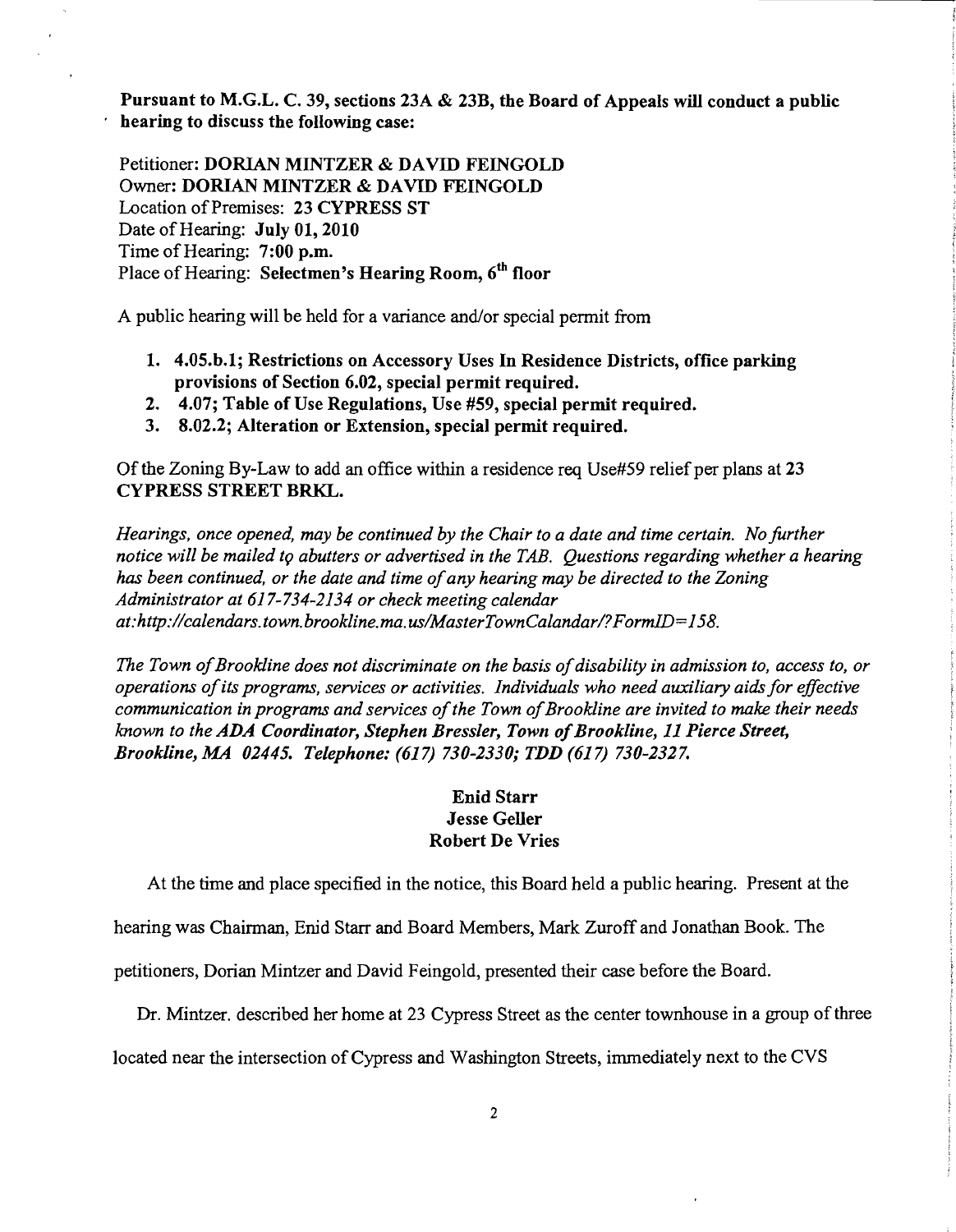parking lot. The building is three-stories high and built of brick. An easement allows for vehicular access over the CVS parking lot to a separate rear lot used for parking which is shared by the owners of 21-25 Cypress Street and where deeded spaces are provided. A wood stockade fence runs along both side property lines. This property is a transition between the commercial uses located at the Cypress and Washington Street intersection, and the single- and two-family residential uses located along Cypress Street.

Dr. Dorian Mintzer said that she wishes to legalize the part-time psychologist office she is operating out of 23A Cypress Street, which is part of her household at 23 Cypress Street; she rents the unit at 23B Cypress Street to a tenant. Although 23 and 23A Cypress Street have separate entrances, 23A is used as a study, guest and storage area for 23 Cypress as well as for her office. The entrance to 23A Cypress Street is at the ground level, and it is where clients enter the office.

Dr. Mintzer said that she proposes to see approximately 6 to 10 clients per week, from 8:30 a.m. to 7:00 p.m., although generally she only has appointments until 6:00 p.m. Five parking spaces are deeded to 23 Cypress in the rear lot shared by the owners of 21-25 Cypress Street. One of these spaces (marked #3 on the submitted plan) is available for her clients when needed. Dr. Minzer submitted a dimensioned floor plan of her dwelling. The Chairman placed it in the record as Exhibit "1".

Dr. Mintzer said she needs relief from Sections 6.02, 4.07, Use #59 and 8.02.2 of the Town of Brookline Zoning By-Law.

Board Member Zuroff asked how long the petitioner had been using the home office. Dr.  $\cdot$ Mintzer replied 1 – 2 years.

Board Member Book asked whether one parking space would be adequate. Dr. Mintzer replied that it was.

3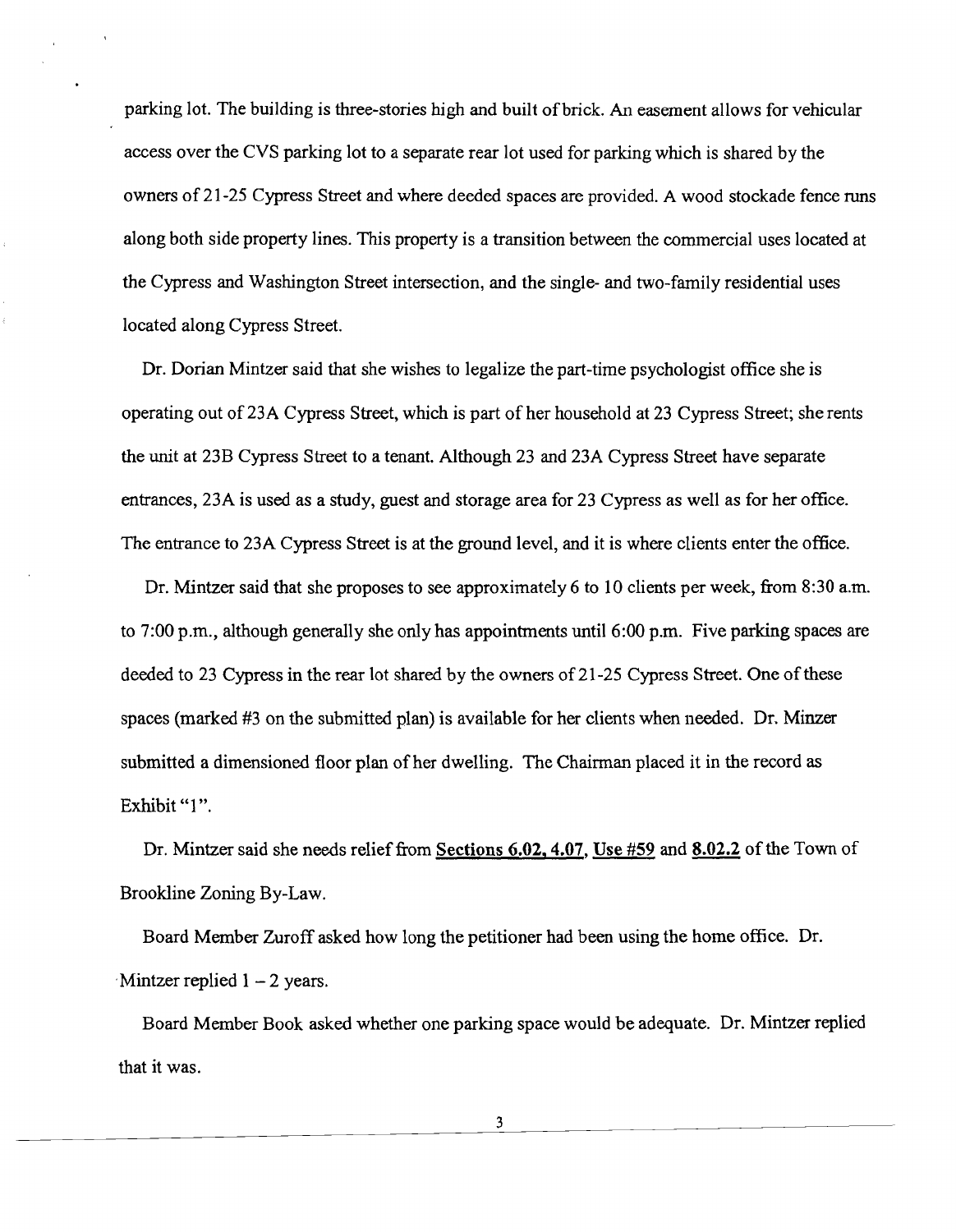The Chairman asked whether anyone wished to speak in favor of or against the proposal. No

one rose to speak.

Lara Curtis-Hayes delivered the findings of the Planning Staff.

Section 4.05.b.1 – Restrictions on Accessory Uses in Residence Districts: An accessory use in a dwelling unit in any residence district is subject to the office parking provisions of Section 6.02, unless modified by the Board of Appeals by special permit. In T-6 districts, an office on the ground floor requires one parking space for every 200 square feet. *The office area, including the entry area, hall and bathroom, is approximately 340 square feet. Therefore, the office would require two* parking spaces, unless a special permit is issued by the Board of Appeals. The applicant is *proposing to provide one parking space.* 

Section  $4.07$  - Table of Use Regulations, Use  $#59$ : An office within a residence for a member of a recognized profession, other than a physician or member of the clergy, requires a special permit in T districts. *Special permit required.* 

Section 8.02.2 - Alteration or Extension: A special permit is required to alter/extend this nonconforming building. *Special permit required.* 

Ms. Curtis-Hayes said that the Planning Board was not opposed to the legalization ofthis

psychologist office. The applicant only sees one client or couple at a time, and the designated

parking space should be sufficient. Additionally, there are parking meters available in the

commercial district immediately abutting the property should more parking be needed on rare

occasions. The proposed office should not interfere with other dwelling units in the building or in

the neighborhood. However, the interior space should be documented in some way, either with a

measured plan or by Planning Staff. Therefore, the Planning Board recommended approval of the

application, subject to the following conditions:

- 1. No more than one patient or couple shall be at the office at the same time.
- 2. Office hours shall not commence before 8:00 a.m. nor extend beyond 7:00 p.m., nor be in operation more than 20 hours per week, Monday through Friday.
- 3. This relief shall expire in five years from the date of this decision unless the Board of Appeals votes to extend the same.
- 4. The square footage and layout of the office area shall be documented, either by the submittal of a fmal measured floor plan or by an onsite visit by the Assistant Director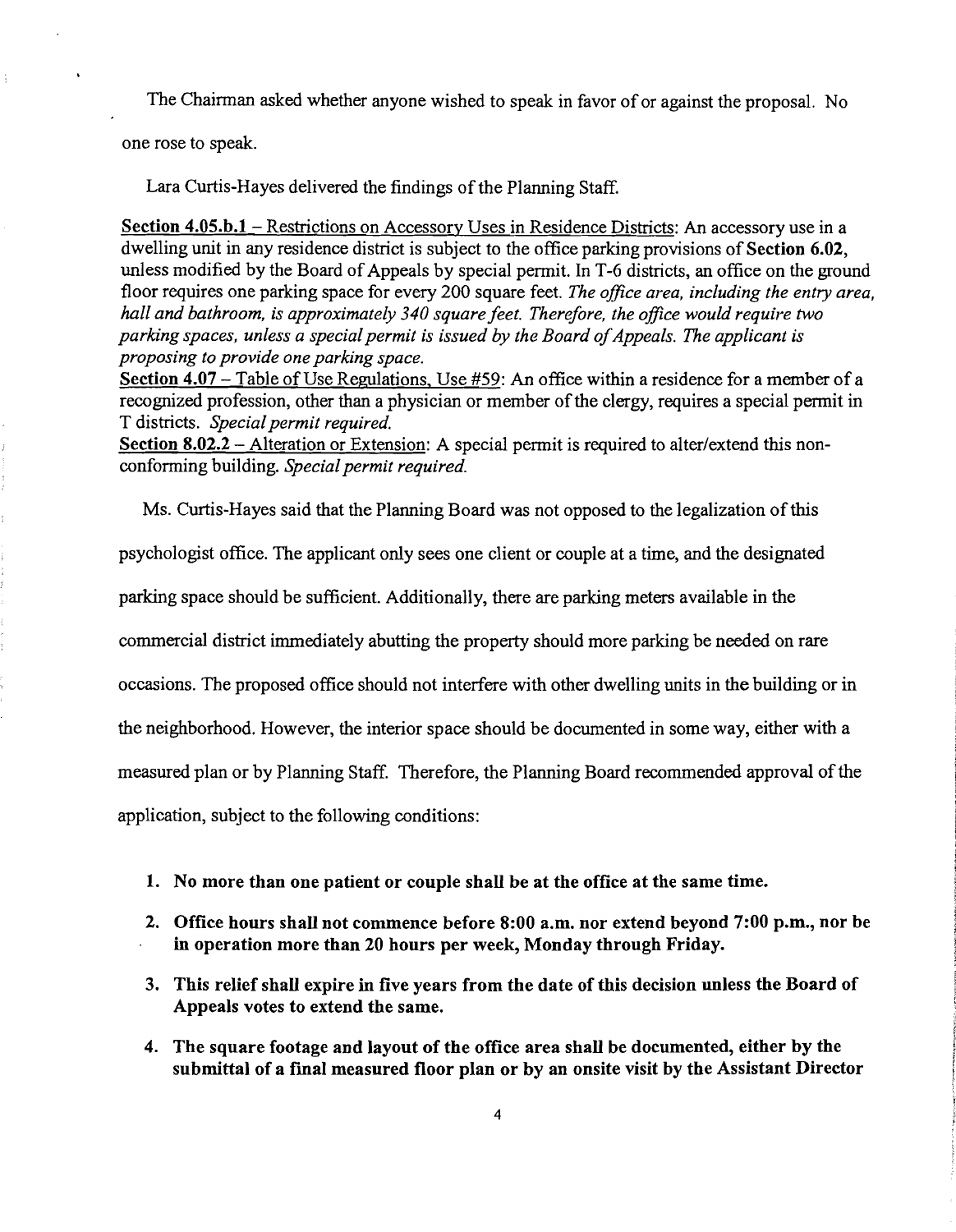for Regulatory Planning, prior to the issuance of a building permit to establish the office.

5. Prior to issuance of a building permit, the applicant shall submit to the Building Commissioner for review and approval for conformance to the Board of Appeals decision: 1) a fmal site plan, stamped and signed by a registered engineer or land surveyor and indicating the location of the parking space to be used by clients; and 2) evidence the Board of Appeals decision has been recorded at the Registry of Deeds.

The Chair then called upon the Building Commissioner to deliver the comments of the Building Department. Mr. Shepard reiterated for the benefit of the Board the requirements of Accessory Use #59. He said that since the petitioner submitted measured drawings of her unit that perhaps the Board could consider striking condition # 4 proposed conditions. Mr. Shepard said that the Building Department is supportive of the granting of the requested relief.

The Board, having heard all the testimony, deliberated on the merits of the application. The Chairman supported the striking of condition #4 since the Board had no jurisdiction over the interior ofthe dwelling and the other Board Members agreed. The Board Members also agreed that the site plan submitted as part of the record was adequate and eliminated the final site plan requirement from condition #5. The Chairman questioned the inclusion of proposed condition #1. The Board discussed the issue and agreed that the number of clients should not be limited as the issue is parking, not numbers of clients. They then agreed to strike condition #1 from the condition imposed by the Board.

The Board, having deliberated on this matter and having considered the foregoing testimony, concludes that it is desirable to grant special permits in accordance with Sections 6.02, 4.07 Use#59 and 8.02.2 of the Zoning By-law and made the following findings pursuant to Section 9.05:

- a. The specific site is an appropriate location for such a use, structure, or condition.
- b. The use as developed will not adversely affect the neighborhood.
- c. There will be no nuisance or serious hazard to vehicles or pedestrians.